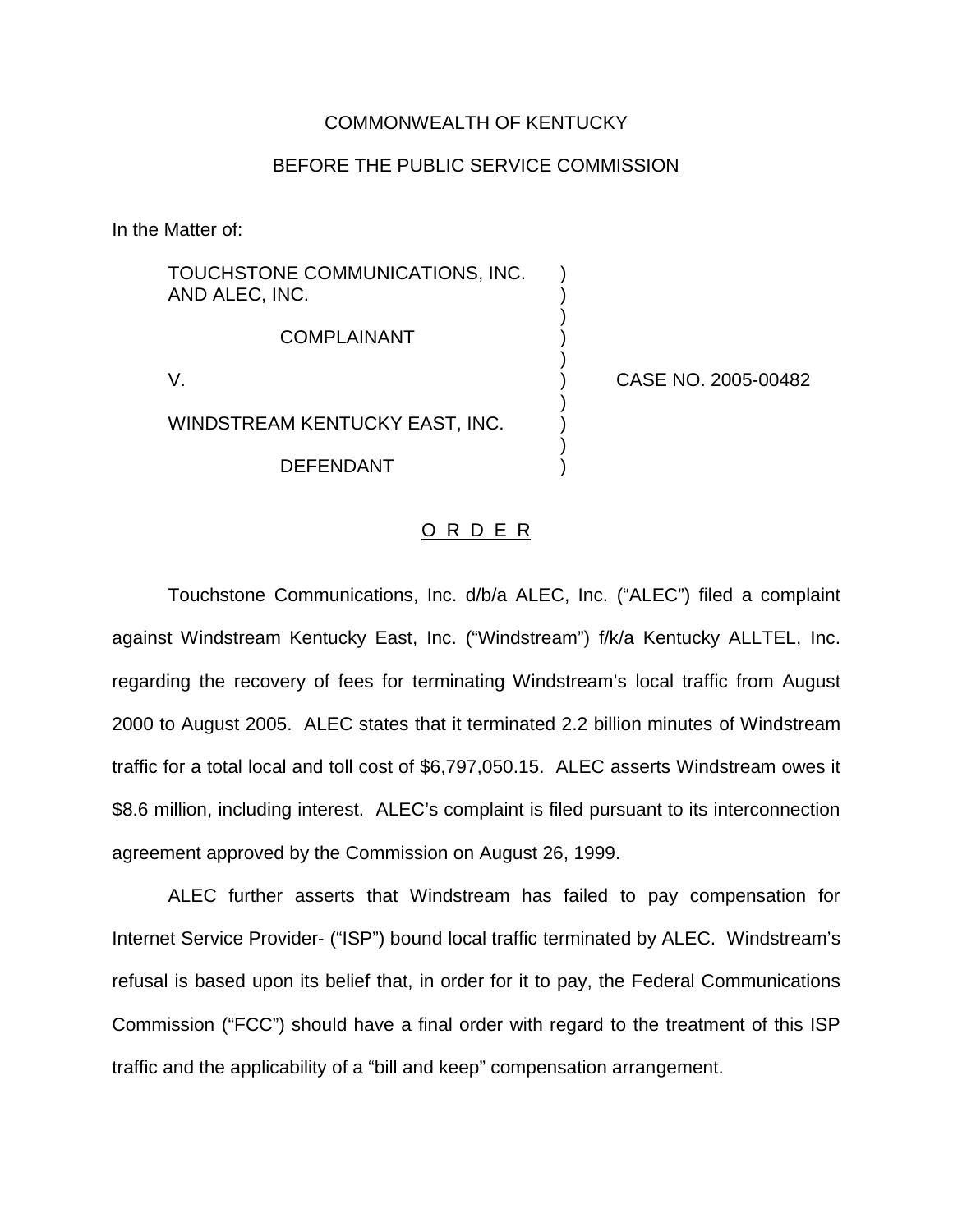ALEC asserts that two periods of time are in question regarding this complaint: (1) for local traffic, the period of time after June 14, 2001 (the effective date of the FCC's ISP Remand Order) to August 2005; and (2) for toll traffic, the period from August 2000 to August 2005. Under the interconnection agreement, compensation for the termination of ISP-bound traffic considered local traffic is referred to as "reciprocal compensation." Also, the interconnection agreement provides for differing compensation rates for local and non-local traffic. This traffic is allocated as local based on a 95 percent local usage rate. Non-percent local usage traffic will be exempted and compensated at an intra-LATA toll access rate rather than the reciprocal compensation rate.

The interconnection agreement provides that ISP-bound traffic after June 14, 2001 would be terminated pursuant to the FCC's ISP Remand Order.<sup>1</sup> Article 5, Section 3.2.3, of the interconnection agreement provides that "at such time as a final FCC order becomes applicable, the parties shall meet to discuss implementation of the order and shall make adjustments to reflect the impact of the order including but not limited to adjustments for compensation required by the final FCC order."

ALEC asserts that the FCC's ISP Remand Order is final, binding, and nonappealable. ALEC further contends that the FCC has established a transitional cost recovery mechanism for the exchange of ISP-bound traffic.

Windstream filed a motion to dismiss in addition to its answer to the complaint. Windstream claims that the intra-LATA toll charges for traffic from August 2000 to

<sup>1</sup> Implementation of the Local Competition Provisions in the Telecommunications Act of 1996; Intercarrier Compensation for ISP-Bound Traffic, Order on Remand and Report and Order, CC Docket Nos. 96-98, 99-68, FCC 01-131 (rel. April 27, 1001).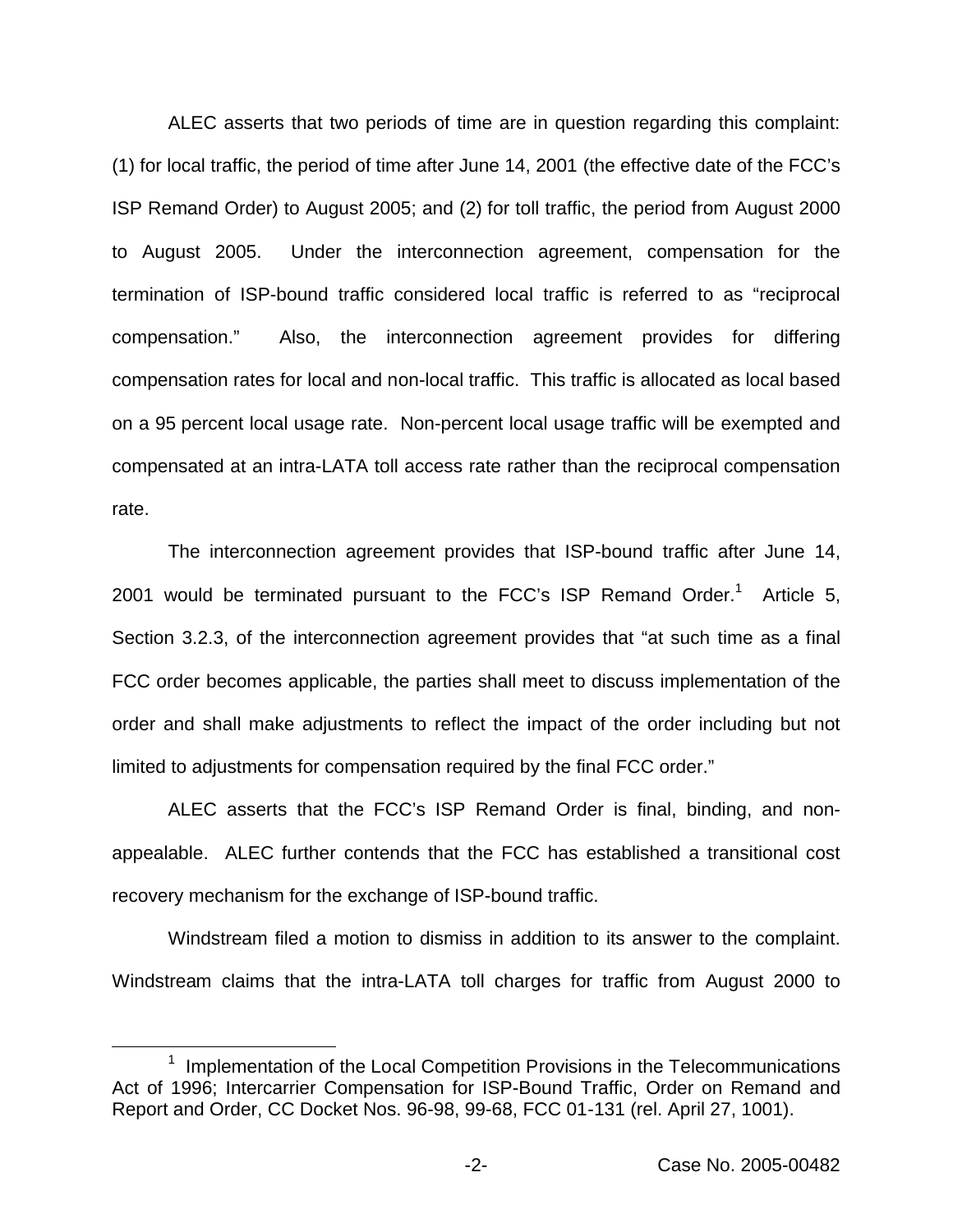November 2002 are improper because ALEC was not a party of interest at that time. Windstream further asserts that their interconnection agreement does not support compensation to ALEC for ISP-bound traffic, but instead, provides that neither party shall bill for such traffic. Windstream also claims that ALEC has failed to correctly quantify the traffic and provide supporting records.

Regarding whether ALEC is a proper party of interest, Windstream asserts that it and its predecessor have fully compensated the proper party of interest for traffic from August 2000 through November 2002.

Further, Windstream contends that ALEC is unilaterally "reinterpreting" the interconnection agreement to exact large sums of money from Windstream for one-way ISP-bound traffic. Regarding ALEC's views that the ISP Remand Order is final and binding, Windstream asserts to the contrary that the matter has been appealed and remanded back to the FCC for additional proceedings.

ALEC also asserts that Windstream owes ALEC for toll traffic. Windstream's response is that, to the extent money was due, it has been paid through November 2002. For periods after November 2002, Windstream asserts that ALEC has provided erroneous and unsubstantiated claims. Windstream says that it appropriately disputed these claims and that ALEC has not provided information to resolve the traffic dispute. According to Windstream's reading of its interconnection agreement, ISP traffic is not included in local traffic and no compensation is necessary.

ALEC, in its response to Windstream's motion to dismiss, states that the Commission has determined that a prima facie case has been met and that, therefore, dismissal is inappropriate. In response to Windstream's statements that the payments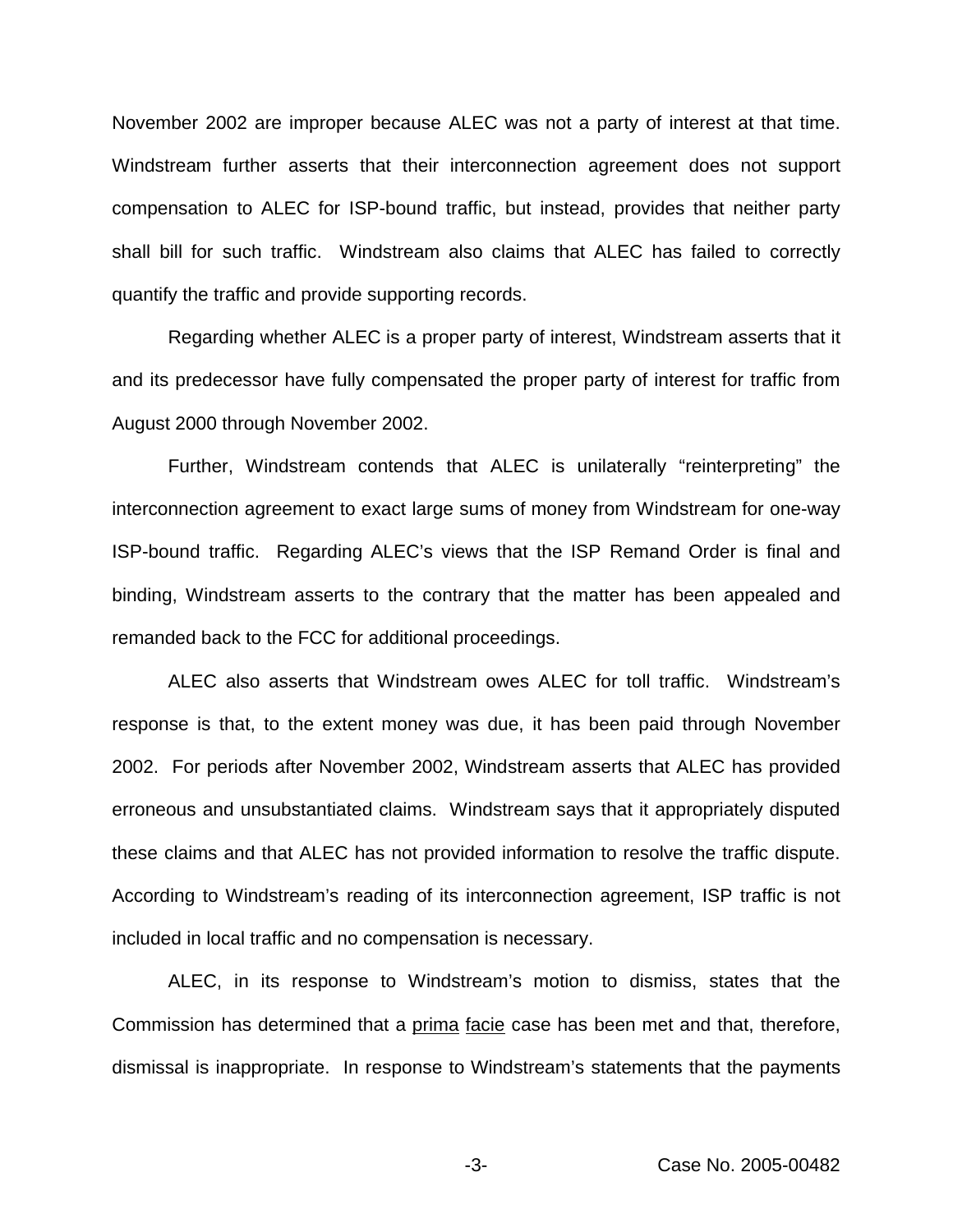in question from August 2000 to November 2002 had previously been settled, ALEC asserts that the person representing settlement was not authorized to settle the claims.

ALEC also continues to assert that its interconnection agreement with Windstream supports the payment of compensation for ISP traffic. Finally, ALEC contends that it has supplied accurate information to Windstream in support of its claims for payment of toll traffic.

ALEC has provided prima facie evidence that an actual complaint exists against Windstream. The Commission finds that Windstream's motion to dismiss the complaint should be denied because it appears that genuine factual issues are in dispute. The parties have agreed upon dates for the attached procedural schedule. Although some of the dates may have passed, the parties have already served interrogatories on each other and are conducting discovery.

The Commission, being sufficiently advised, HEREBY ORDERS that:

1. Windstream's motion to dismiss is denied.

2. The parties shall abide by the procedural schedule set forth in Appendix A, attached hereto and incorporated herein, unless otherwise ordered by the Commission.

Done at Frankfort, Kentucky, this 18<sup>th</sup> day of January, 2007.

By the Commission

ATTEST:

**Executive Director**